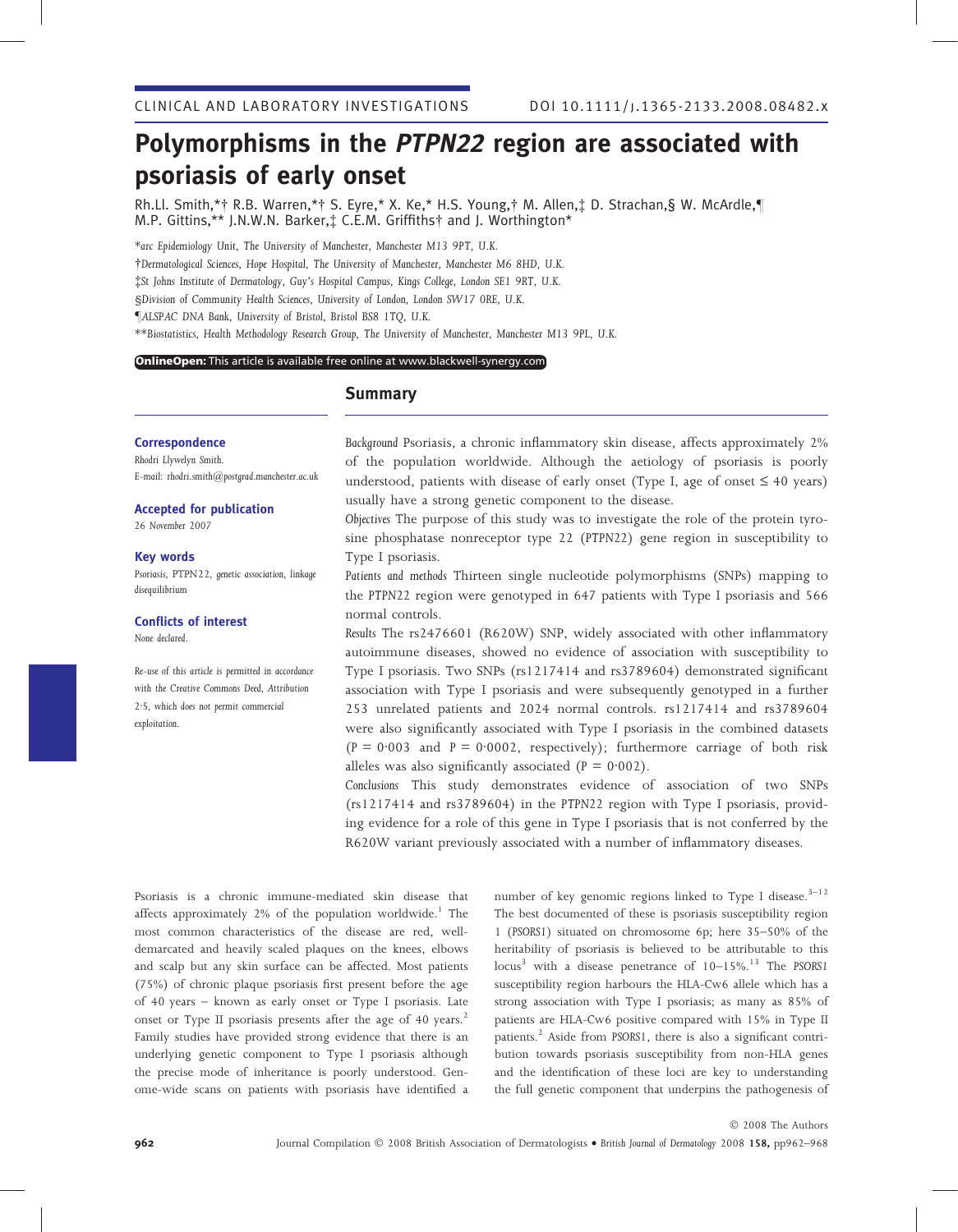the disease. Potential candidate genes can be selected for investigation on the basis of their function or through overlap with related conditions. In particular recent attention has focused on the protein tyrosine phosphatase nonreceptor type 22 (PTPN22) gene.

The PTPN22 gene encodes the protein lymphoid tyrosine phosphatase (Lyp) which has an N-terminal phosphatase domain and a long, noncatalytic C-terminus with many proline-rich motifs. The R620W polymorphism in PTPN22 is associated with several immune-mediated diseases including rheumatoid arthritis, <sup>14–16</sup> Type I diabetes mellitus (initial disease associated),<sup>17</sup> juvenile idiopathic arthritis,<sup>16</sup> systemic lupus erythematosus $^{15}$  and autoimmune thyroid disease<sup>15</sup> but not others, including psoriasis<sup>15,16,18,19</sup> and psoriatic arthri- $\text{tis};^{16,20}$  however, speculation regarding the latter remains because of a more recent publication that detected a positive association with this marker. $21$  This polymorphism is located in the N-terminal proline-rich motif, binding to the src homology 3 binding domain Csk and results in a substitution of arginine with tryptophan. Studies have suggested that the W620 variant has reduced binding to Csk, down-regulating the binding of Lyp with  $Csk.$ <sup>16</sup> The mechanism(s) underlying the reduced binding are not as yet fully understood, with more recent publications stating that the polymorphism is in fact a gain of function regulator of T cells<sup>22</sup> as opposed to a loss of function variant which was the initial hypothesis.

Almost all studies of PTPN22 to date have focused on the R620W variant including those failing to find association with psoriasis. However, as activated T cells play a major role in the pathogenesis of psoriasis, PTPN22 remains a strong candidate gene for disease susceptibility.<sup>19</sup> Therefore it is possible that polymorphisms in PTPN22 other than R620W may be important in psoriasis. A study of rheumatoid arthritis patients screened multiple single nucleotide polymorphisms (SNPs) across the gene and identified associations independent of R620W, illustrating the importance of systematic screening of this gene in autoimmune diseases.<sup>14</sup> In this study we describe an investigation of SNPs covering the PTPN22 gene region in a case–control association study of U.K. patients with psoriasis.

## Materials and methods

The study was a case–control candidate gene investigation of markers in the PTPN22 gene region carried out in a two-stage design.

#### Stage 1

Recruitment of patients with Type I psoriasis for the initial case cohort was coordinated through the Dermatology Centre, Hope Hospital, The University of Manchester, Manchester, U.K. All patients gave written informed consent and the study was approved by the Salford and Trafford Local Research Ethics Committee. In total 647 unrelated patients with Type I psoriasis (53.8% male;  $46.2\%$  female; mean age of onset 20 years; 50.9% patients HLA-Cw6 positive) were compared against 566 population-based controls of U.K. white ethnic origin.

## Stage 2

A second cohort of 253 unrelated patients with Type I psoriasis  $(64.8\%$  male;  $32.4$  female; mean age of onset 21 years) was provided by Guy's Hospital, London, U.K. A further 2088 controls were available from the 1958 British Birth Cohort study.<sup>23</sup> These samples were used to evaluate further the SNPs found to be associated ( $P < 0.05$  in both trend and genotypic association tests) in stage 1. The Oversight Committee for the Biomedical Assessment of the British 1958 Birth Cohort Study provided access to the DNA. Genotype data generated from the 64 nonwhite individuals included in the cohort was not included in the analysis, providing a total of 2024 controls  $(50.1\% \text{ male}; 49.9\% \text{ female}).^{23}$ 

#### Single nucleotide polymorphism selection

Seven haplotype-tagging SNPs across PTPN22 were augmented with three potentially functional SNPs, three SNPs with minor allele frequencies of less than 5% to increase the power of detecting association for rare SNPs and an additional SNP that had shown the most significant association to rheumatoid arthritis initially in an investigation by Carlton  $et$   $dl$ .<sup>14</sup> who produced this particular SNP panel (Fig. 1). Assays were designed successfully for 13 of these markers.

## Genotyping

Thirteen SNPs, including R620W, were genotyped in the PTPN22 region using Sequenom<sup>®</sup> MassArray<sup>TM</sup> technology according to the manufacturer's instructions using the iPLEX chemistry.

## Statistical analyses

The statistical software package STATA version 8.2 (StataCorp Lp, College Station, TX, U.S.A.) was used to evaluate the differences in allele and genotype frequencies of each SNP between cases and controls and also to test the Hardy Weinberg equilibrium (HWE). Furthermore this software was used to perform stepwise logistic regression on the allelic and genotypic data of the combined dataset. Permutation testing of the data was performed using the PLINK statistical package,  $24$ assessing the empirical significance level of the associations over 10 000 permutations.

## Linkage disequilibrium

The genetic analysis software, HelixTree™ (Golden Helix Incorporated, Bozeman, MT, U.S.A.) was used to calculate the extent of linkage disequilibrium (LD) between the SNPs in the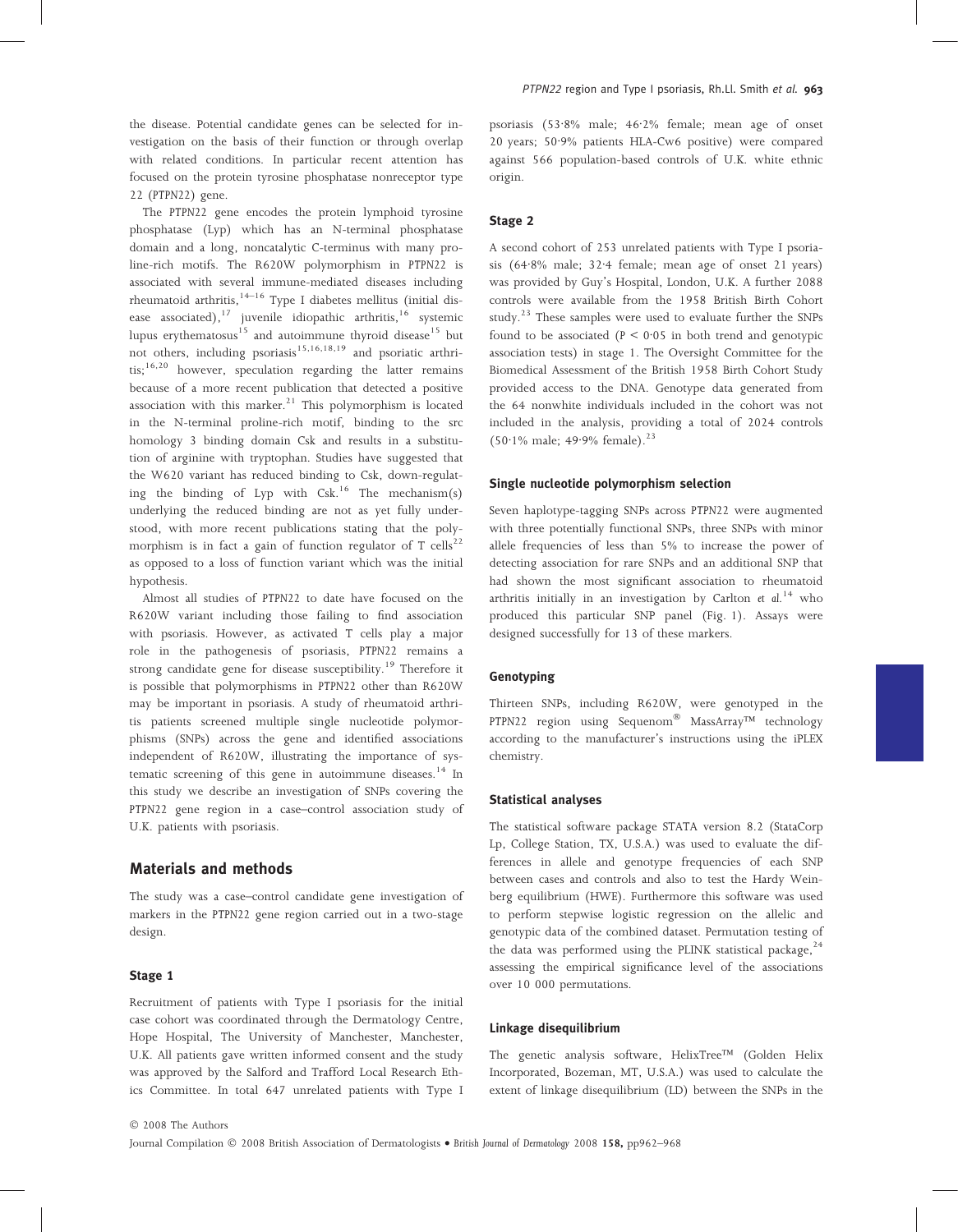

Fig 1. Map of the PTPN22 gene region and approximate location of genotyped SNPs.

PTPN22 gene region. The parameters used for LD analysis are D', which is a measure of the statistical significance of LD between two SNPs, and  $r^2$  which is the square of the correlation between two SNPs.

## Results

## Association testing: stage 1

In stage 1 of the study, two SNPs (rs1217414 and rs3789604) demonstrated significant genotypic association with Type I psoriasis ( $P \le 0.05$  for both standard  $\chi^2$  and  $\chi^2$  test for trend, Table 1). No other SNPs, including R620W, showed evidence of association with Type I psoriasis by these tests (Table 1). The most significant difference in genotype frequencies of patients with Type I psoriasis and controls from stage 1 was observed for SNP rs1217414 ( $P = 0.0014$ ), where risk was conferred by carriage of two copies of the minor allele (genotype TT) with an odds ratio (OR) =  $2.39$  (95% CI  $1.43-4.11$ ,  $P = 0.0005$ ). However, the observed genotype frequencies in the controls deviated significantly from the expected number under the HWE for this SNP ( $P = 0.022$ ). Nonetheless, the associations remained significant when comparing patient genotype frequencies with the expected

Table 1 Genotype frequencies in cases and controls for Type I psoriasis in stage 1 of the study

|                         | Patients<br>Genotype frequencies |              |             | Controls<br>HWE in<br>Genotype frequencies<br>controls <sup>a</sup> |              |               |         |                          |         |               |
|-------------------------|----------------------------------|--------------|-------------|---------------------------------------------------------------------|--------------|---------------|---------|--------------------------|---------|---------------|
|                         |                                  |              |             |                                                                     |              |               |         | Genotypic<br>association |         | Trend<br>test |
|                         |                                  |              |             |                                                                     |              |               | exact   |                          | exact   |               |
| <b>SNP</b>              | $1 \; 1 \; (%)$                  | $1 \t2 (\%)$ | 2 2 $(\%)$  | $1 \t1 (\%)$                                                        | $1 \t2 (\%)$ | $2 \t2 \t(%)$ | P-value | $\chi^2$                 | P-value | P-value       |
| rs1217414               | 322(50.79)                       | 253(39.91)   | 59 $(9.31)$ | 309(55.38)                                                          | 226(40.50)   | 23(4.12)      | 0.022   | 12.801                   | 0.001   | 0.007         |
| rs2488458               | 369(57.75)                       | 232(36.31)   | 38(5.95)    | 305(55.56)                                                          | 215(39.16)   | 29(5.28)      | 0.304   | 1.121                    | 0.564   | 0.663         |
| rs12760457              | 323(50.71)                       | 265(41.60)   | 49 $(7.69)$ | 258(46.57)                                                          | 248(44.77)   | 48 $(8.66)$   | 0.321   | 2.072                    | 0.362   | 0.167         |
| rs11102685              | 523 $(81.97)$                    | 103(16.14)   | 12 $(1.88)$ | 455 $(81.40)$                                                       | 102(18.25)   | 2(0.36)       | 0.212   | 6.691                    | 0.031   | 0.701         |
| rs12730735              | 320(50.79)                       | 262(41.59)   | 48 $(7.62)$ | 245(47.39)                                                          | 223(43.13)   | 49 $(9.48)$   | 0.918   | 1.989                    | 0.368   | 0.166         |
| rs2476601               | 408(80.79)                       | 93 $(18.42)$ | 4(0.79)     | 325(82.70)                                                          | 64 $(16.28)$ | 4(1.02)       | 0.552   | 0.799                    | 0.687   | 0.549         |
| rs1310182               | 169(34.00)                       | 246(49.50)   | 82 $(16.5)$ | 101(28.77)                                                          | 175(49.86)   | 75 $(21.37)$  | 1.000   | 4.406                    | 0.111   | 0.038         |
| ss38346943 <sup>b</sup> | 487 $(96.44)$                    | 18(3.56)     | 0(0.00)     |                                                                     |              |               |         |                          |         |               |
| rs1217388               | 373(57.92)                       | 231(35.87)   | 40 $(6.21)$ | 302(54.32)                                                          | 223(40.11)   | 31(5.58)      | 0.266   | 2.309                    | 0.312   | 0.399         |
| ss383469842             | 623(96.89)                       | 20(3.11)     | 0(0.00)     | 535 $(97.45)$                                                       | 14(2.55)     | 0(0.00)       | 1.000   | 0.336                    | 0.604   | 0.563         |
| rs1217413               | 395(62.30)                       | 210(33.12)   | 29(4.57)    | 340(62.85)                                                          | 178(32.90)   | 23(4.25)      | 1.000   | 0.087                    | 0.972   | 0.797         |
| rs3811021               | 427 $(67.14)$                    | 192(30.19)   | 17(2.67)    | 358(64.74)                                                          | 178(32.19)   | 17(3.07)      | 0.412   | 0.805                    | 0.662   | 0.371         |
| rs3789604               | 445 $(73.68)$                    | 143(23.68)   | 16(2.65)    | 325(64.61)                                                          | 160(31.81)   | 18(3.58)      | 0.887   | 10.646                   | 0.005   | 0.002         |

a Hardy Weinberg equilibrium (HWE) statistic calculated in STATA 8.2 from comparing genotype frequencies expected under HWE against the observed genotype frequencies.

<sup>b</sup>Genotype failure in the controls.

SNP, single nucleotide polymorphism.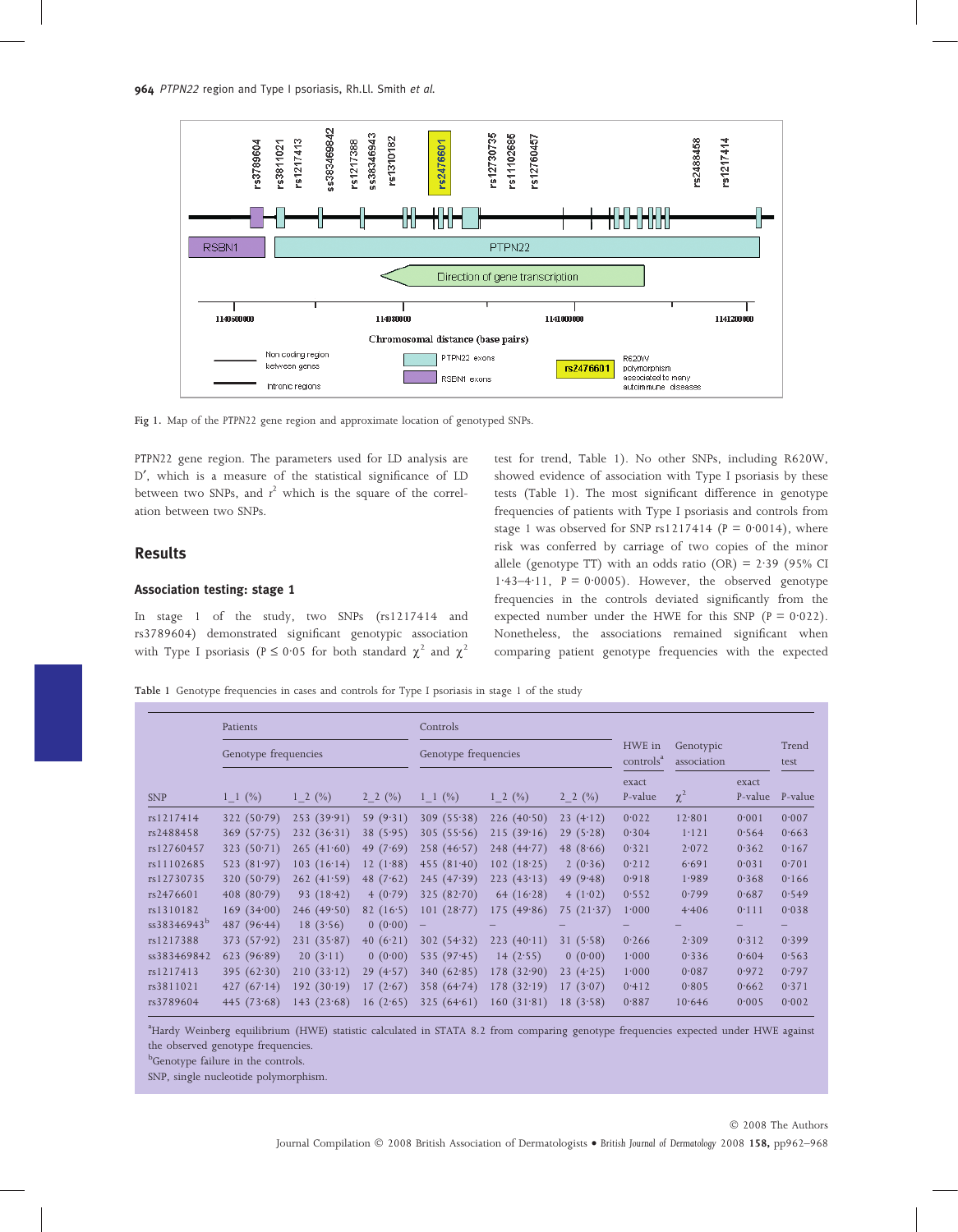Table 2 Genotype frequencies in cases and controls for Type I psoriasis in the combined study

| <b>SNP</b> | Genotype  | Combined analysis   |                     |                                 |         |               |                                          |  |  |
|------------|-----------|---------------------|---------------------|---------------------------------|---------|---------------|------------------------------------------|--|--|
|            |           | Patients<br>$n(\%)$ | Controls $n$ $(\%)$ | HWE in<br>controls <sup>a</sup> | P-value | Trend<br>test | Permutation<br>(best model) <sup>b</sup> |  |  |
| rs1217414  | CC        | 435(49.54)          | 1301(54.14)         |                                 |         |               |                                          |  |  |
|            | CT        | 360 $(41.00)$       | 951(39.58)          | 0.2041                          | 0.003   | 0.002         | 0.013                                    |  |  |
|            | <b>TT</b> | 83(9.46)            | 151(6.28)           |                                 |         |               |                                          |  |  |
| rs3789604  | TT        | 613(73.41)          | 1621(65.63)         |                                 |         |               |                                          |  |  |
|            | <b>TG</b> | 199(23.83)          | 765(30.97)          | 0.6457                          | < 0.001 | < 0.001       | < 0.001                                  |  |  |
|            | GG        | 23(2.76)            | 84(3.40)            |                                 |         |               |                                          |  |  |

a Hardy Weinberg equilibrium (HWE) statistic calculated in STATA 8.2 from comparing genotype frequencies expected under HWE against the observed genotype frequencies.

b Corrected empirical P-value calculated for 10 000 permutations using PLINK software.

SNP, single nucleotide polymorphism.

HWE frequencies for controls. The genotype frequencies of rs3789604 were also significantly different when comparing patients with Type I psoriasis and controls in the initial analysis (Table 1). This association was based on a dominant model of inheritance for the major allele with  $OR = 1.43$  (95% CI 1·13–1·80,  $P = 0.002$ ) with the trend in frequencies also significant (Table 1) corresponding to an increase in major allele T frequency and TT genotype.

## Stage 2 and combined analysis

Markers rs1217414 and rs3789604 were genotyped in additional case and control samples  $(n = 253$  and  $n = 2024$ , respectively). Because of the small numbers of patients with psoriasis in the second cohort with an approximate 10 : 1 ratio of controls to patients, this additional genotype data was combined with data from stage 1. There was no increased evidence of association of rs1217414 with Type I psoriasis in the combined data sets although the difference in genotype frequency did remain significant ( $P = 0.003$ , Table 2) with risk again conferred by carriage of two copies of the minor allele with an odds ratio  $(OR)$  of 1.55 (95%) CI 1 $\cdot$ 16–2 $\cdot$ 08, P = 0 $\cdot$ 003). Permutation testing of the data showed that the best model remained significant over

10 000 permutations for this marker (Table 2). In the combined data sets an increased evidence of association was obtained for SNP rs3789604 by both the standard  $\chi^2$  and  $\chi^2$ test for trend ( $P = 0.0002$  and 0.0001, respectively; Table 2). Association for the dominant model showed an OR of 1.35 (95% CI 1·16–1·58,  $P = 0.002$ ) for the major allele. Furthermore, the assortment of cases and controls concluded that the association had not occurred by chance following permutation testing (Table 2).

## HLA-Cw6 stratification

Stratification of patients for HLA-Cw6 status (51% of patients were HLA-Cw6 positive) was performed only at stage 1 of the analysis. Association for rs1217414 and rs3789604 was significant although reduced in the HLA-Cw6 positive patients with P-values of  $0.024$  and  $0.030$ , respectively (Table 3), suggesting that association of these markers with psoriasis was not dependent on HLA-Cw6 status.

## Linkage disequilibrium analysis

Analysis of the control cohort using the HelixTree<sup>TM</sup> software produced pairwise LD across the PTPN22 region (Fig. 2).

Table 3 Genotype frequencies of PTPN22 region single nucleotide polymorphisms (SNPs) in HLA-Cw6 positive cases and controls

|            | Genotype  | Stage 1             |                     |                                 |         |               |  |  |
|------------|-----------|---------------------|---------------------|---------------------------------|---------|---------------|--|--|
| <b>SNP</b> |           | Patients<br>$n(\%)$ | Controls<br>$n(\%)$ | HWE in<br>controls <sup>a</sup> | P-value | Trend<br>test |  |  |
| rs1217414  | CC        | 176(51.9)           | 309(55.4)           |                                 |         |               |  |  |
|            | <b>CT</b> | 134(39.5)           | 226(40.5)           | 0.0215                          | 0.024   | 0.058         |  |  |
|            | TT        | 29(8.6)             | 23(4.1)             |                                 |         |               |  |  |
| rs3789604  | TT        | 240(73.4)           | 325(64.6)           |                                 |         |               |  |  |
|            | <b>TG</b> | 79(24.2)            | 160(31.8)           | 0.8869                          | 0.030   | 0.010         |  |  |
|            | GG        | 8(2.4)              | 18(3.6)             |                                 |         |               |  |  |

<sup>a</sup>Hardy Weinberg equilibrium (HWE) statistic calculated in STATA 8.2 from comparing genotype frequencies expected under HWE against the observed genotype frequencies.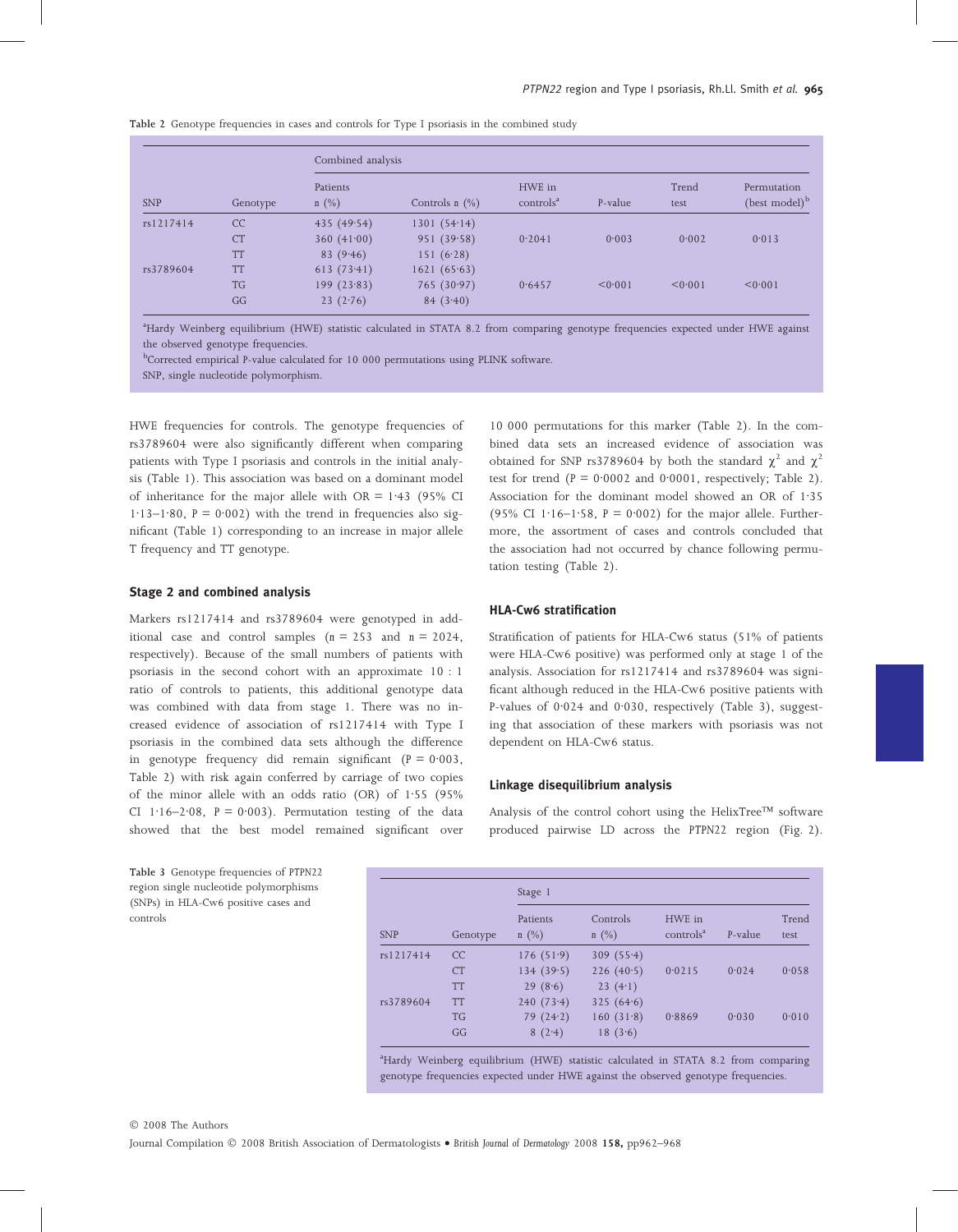

Fig 2. Pairwise linkage disequilibrium pattern across the PTPN22 region. The genetic analysis software, HelixTree<sup>TM</sup> (Golden Helix Incorporated) was used to calculate the extent of LD between both the SNPs in the PTPN22 region. The parameters used for LD analysis are D', which is a measure of the statistical significance of LD between two SNPs reflecting historical recombination; and  $r^2$ , which is the square of the correlation between two SNPs thus measuring the correlation between alleles at two loci. The extent of LD between any two SNPs in this figure corresponds to the colour scale shown where no LD ( $D' = 0 / r^2 = 0$ ) is white and complete LD  $(D' = 1 / r^2 = 1)$  is red.

 $D'$  and  $r^2$  were measured as parameters for LD structure. LD was detected across the gene with  $D' > 0.95$  for all SNPs excluding  $ss38346943$  and  $ss383469842$ . However, the  $r^2$ value showed that there were only five combinations of SNPs strongly correlated  $(r^2 > 0.8,$  Fig. 2). SNPs rs1217414 and rs3789604, the two associated SNPs, demonstrated high D' (0.88) but low  $r^2$  (0.06) with each other. A comparison between case and control LD plots showed no major differences in LD structure between the subgroups.

#### Stepwise logistic regression

Stepwise logistic regression was conducted on both associated SNPs. The TT genotype of rs3789604 was the only significant variable in the regression model regardless of SNP order; OR = 1.39 (95% CI 1.15–1.68; P = 0.001).

Carriage of both associated risk alleles (TT) was associated with a significantly increased risk of psoriasis;  $OR = 1.16$ (95% CI:  $1.02-1.33$ ;  $P = 0.002$ ). Interestingly, carrying neither risk allele (CG) was found to have a protective effect; OR = 0.79 (95% CI: 0.67-0.93; P = 0.0003).

## **Discussion**

The PTPN22 R620W polymorphism was not associated with Type I psoriasis; this replicated the findings of previous case–control studies.15,16,18,19 However, the investigation did detect an association between psoriasis and two other markers, namely rs1217414 and rs3789604, located in intron 1 of PTPN22 and exon 1 of the round spermatid basic protein 1 (RSBN1) gene downstream of PTPN22, respectively. SNP rs3789604 showed the strongest association with the disease in the combined analysis ( $P = 0.0002$ ) and 0.0001 for  $\chi^2$  and the  $\chi^2$  trend test, respectively), which remained significant after permutation testing. Although the evidence for the association of rs1217414 was not increased in the larger sample size, this remained significant even after permutation testing. LD analysis demonstrated that although D' LD was high between the alleles, LD correlation  $(r^2)$  between rs1217414 and rs3789604 was low. SNP rs1217414 was excluded from stepwise logistic regression with rs3789604, indicating that there is no additional significant association with Type I psoriasis with this marker conditional on SNP rs3789604. A closer examination of these two markers revealed that 96% of individuals homozygous for the minor allele (TT) for SNP rs1217414 were also homozygous for the major allele (TT) for rs3789604 leading to the masking of rs1217414 by rs3789604 (but not reversed) in the effect on the disease. Carriage of both associated risk alleles (T allele for both rs1217414 and rs3789604) revealed a significantly increased risk of disease while carriage of the opposing alleles (C for rs1217414 and G for rs3789604) demonstrated an even greater protective effect against development of Type I psoriasis.

The results of this study are supported by the findings of a German study.<sup>18</sup> In that study SNP rs2476601 was tested initially in an exploratory case–control study of 375 independent patients who were then combined with an additional 418 patients; there was no association with the R620W polymorphism ( $P = 0.22$  and  $P = 0.19$ , respectively). However, the same study revealed psoriasis susceptibility in or near PTPN22 from haplotype analysis of four LD blocks across the region on  $1p13.2$ .<sup>18</sup> The common haplotype in three of the four LD blocks was found to be associated with psoriasis with only two remaining significant following Bonferroni correction ( $P = 0.02$ ).<sup>18</sup> Interestingly, the LD blocks containing these associated haplotypes spanned the region containing both the PTPN22 and RSBN1 genes; therefore the possibility remains that the associations detected in this study could be due to LD with other SNPs across the region. Furthermore, the rs3789604 marker has also been associated with rheumatoid arthritis independently of the well-characterized association with R620W.<sup>14</sup> Interaction studies between the PTPN22 risk haplotypes identified by Huffmeier et al.<sup>18</sup> and HLA-Cw6 returned negative estimates for both associated haplotypes thereby excluding a direct interaction between HLA-Cw6 and the causative allele within PTPN22 for susceptibility to psoriasis. The current study provides further evidence of lack of interaction between PTPN22 and HLA-Cw6.

SNP rs3789604 is located in a predicted transcription factor binding site in the 5<sup>'</sup> end and exonic region (exon 1) of the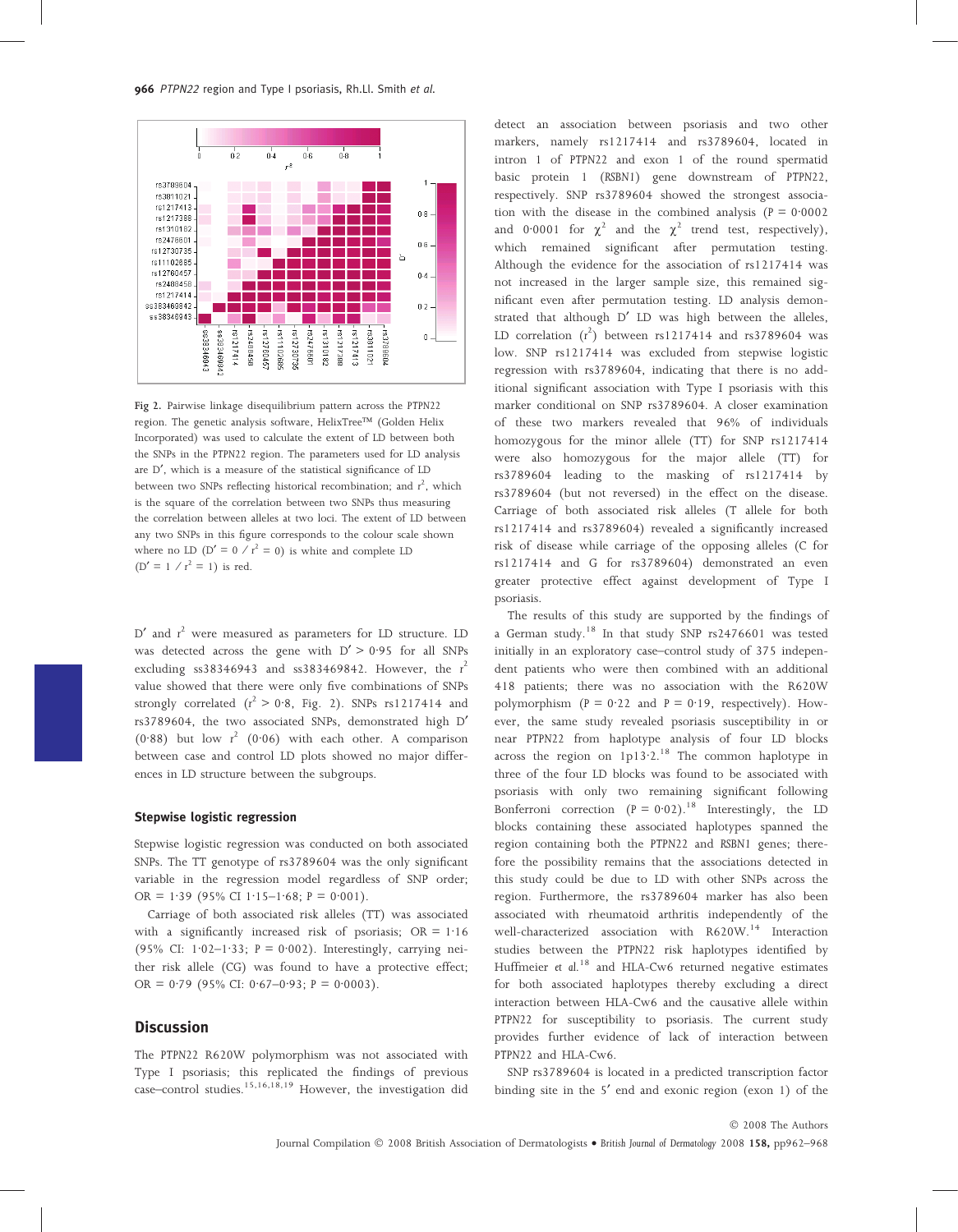RSBN1 gene. This marker is 1496 base pairs downstream of PTPN22 where the polymorphism results in either a synonymous mutation or putative transcription binding site.<sup>14</sup> The rs3789604 polymorphism lies within a predicted transcription factor binding site for Pax-5, Pax-4, Nrf-1 and  $c$ -Myb.<sup>14</sup> The minor allele G is believed to alter the binding activity for Pax-4 and Pax-5, which could regulate PTPN22 expression.<sup>14</sup> Indeed, there is evidence of regulatory regions lying in adjacent genes, best described in the case of the sonic hedgehog gene (SHH) where a mutation residing approximately 1 Mb away from the gene called sasquatch (SSQ, now C6orf26) interrupts a long-range cis-acting regulator that disrupts SHH regulation and is thought to be responsible for preaxial polydactyly disease (a common limb malformation) in humans.<sup>25</sup>

The PAX genes are a family of transcription factors which are of primary importance during organogenesis. Furthermore PAX5 encodes the B-cell specific activator protein required for B lymphoid lineage.<sup>14</sup> In the absence of PAX5, pro-B cells have the potential to differentiate into functional macrophages, osteoclasts, dendritic cells, granulocytes or natural killer cells depending on the cytokines inducing them,  $^{26}$ with a more recent publication determining that PAX5 functions to determine B- vs. T-cell developmental fate.<sup>27</sup> Therefore it is conceivable that the rs3789604 polymorphism determines or initiates T-cell activation at the site of plaques of psoriasis. The SNP rs1217414 found to be associated with Type I psoriasis in this study has not been identified as associated with antibody-associated autoimmune diseases and its exact function is therefore unknown. Located in intron 1 of PTPN22 gene, it may have an effect on gene transcription.

This study confirms that the R620W polymorphism is not associated with Type I psoriasis thereby replicating existing studies. Evidence of association of two SNPs in the PTPN22 gene region with Type I psoriasis susceptibility may suggest that altered levels in PTPN22 transcription may influence T-cell function and thereby influence susceptibility to psoriasis.

## Acknowledgments

This project was supported by an unrestricted Stiefel PhD studentship, awarded to Rhodri Llywelyn Smith (Stiefel Laboratories, Maidenhead, U.K.). We also acknowledge use of specimens from the British 1958 Birth Cohort DNA collection, funded by the Medical Research Council grant G0000934 and the Wellcome Trust grant 068545/Z/02.

## References

- 1 Griffiths CEM, Barker JNWN. Pathogenesis and clinical features of psoriasis. Lancet 2007; 370:263–71.
- 2 Henseler T, Christophers E. Psoriasis of early and late onset: characterization of two types of psoriasis vulgaris. J Am Acad Dermatol 1985; 13:450–6.
- 3 Trembath RC, Clough RL, Rosbotham JL et al. Identification of a major susceptibility locus on chromosome 6p and evidence for further disease loci revealed by a two stage genome-wide search in psoriasis. Hum Mol Genet 1997; 6:813–20.
- 4 Nair RP, Henseler T, Jenisch S et al. Evidence for two psoriasis susceptibility loci (HLA and 17q) and two novel candidate regions (16q and 20p) by genome-wide scan. Hum Mol Genet 1997; 6:1349–56.
- 5 Lee YA, Ruschendorf F, Windemuth C et al. Genome wide scan in German families reveals evidence for a novel psoriasis-susceptibility locus on chromosome 19p13. Am J Hum Genet 2000; 67:1020–4.
- 6 Veal CD, Clough RL, Barber RC et al. Identification of a novel psoriasis susceptibility locus at 1p and evidence of epistasis between PSORS1 and candidate loci. J Med Genet 2001; 38:7–13.
- 7 Zhang XJ, He PP, Wang ZX et al. Evidence for a major psoriasis susceptibility locus at 6p21 (PSORS1) and a novel candidate region at 4q31 by genome-wide scan in Chinese Hans. J Invest Dermatol 2002; 119:1361–6.
- 8 Tomfohrde J, Silverman A, Barnes R et al. Gene for familial psoriasis susceptibility mapped to the distal end of human chromosome 17q. Science 1994; 264:1141-5.
- 9 Samuelsson L, Enlund F, Torinsson A et al. A genome-wide search for genes predisposing to familial psoriasis by using a stratification approach. Hum Genet 1999; 105:523–9.
- 10 Matthews D, Fry L, Powles AV et al. Evidence that a locus for familial psoriasis maps to chromosome 4q. Nat Genet 1996; 14:231–3.
- 11 Enlund F, Samuelsson L, Enerback C et al. Psoriasis susceptibility locus in chromosome region 3q21 identified in patients from southwest Sweden. Eur J Hum Genet 1999; 7:783–90.
- 12 Karason A, Gudjonsson JE, Jonsson HH et al. Genetics of psoriasis in Iceland: evidence for linkage of subphenotypes to distinct loci. J Invest Dermatol 2005; 124:1177–85.
- 13 Bowcock AM, Krueger JG. Getting under the skin: the immunogenetics of psoriasis. Nat Rev Immunol 2005; 5:699–711.
- 14 Carlton VE, Hu X, Chokkalingam AP et al. PTPN22 genetic variation: evidence for multiple variants associated with rheumatoid arthritis. Am J Hum Genet 2005; 77:567–81.
- 15 Criswell LA, Pfeiffer KA, Lum RF et al. Analysis of families in the multiple autoimmune disease genetics consortium (MADGC) collection: the PTPN22 620W allele associates with multiple autoimmune phenotypes. Am J Hum Genet 2005; 76:561– 71.
- 16 Hinks A, Barton A, John S et al. Association between the PTPN22 gene and rheumatoid arthritis and juvenile idiopathic arthritis in a UK population: further support that PTPN22 is an autoimmunity gene. Arthritis Rheum 2005; 52:1694–9.
- 17 Bottini N, Musumeci L, Alonso A et al. A functional variant of lymphoid tyrosine phosphatase is associated with type I diabetes. Nat Genet 2004; 36:337–8.
- 18 Huffmeier U, Steffens M, Burkhardt H et al. Evidence for susceptibility determinant(s) to psoriasis vulgaris in or near PTPN22 in German patients. J Med Genet 2006; 43:517–22.
- 19 Nistor I, Nair RP, Stuart P et al. Protein tyrosine phosphatase gene PTPN22 polymorphism in psoriasis: lack of evidence for association. J Invest Dermatol 2005; 125:395–6.
- 20 Huffmeier U, Reis A, Steffens M et al. Male restricted genetic association of variant R620W in PTPN22 with psoriatic arthritis. J Invest Dermatol 2006; 126:932–5.
- 21 Butt C, Peddle L, Greenwood C et al. Association of functional variants of PTPN22 and tp53 in psoriatic arthritis: a case–control study. Arthritis Res Ther 2006; 8:R27.

#### - 2008 The Authors